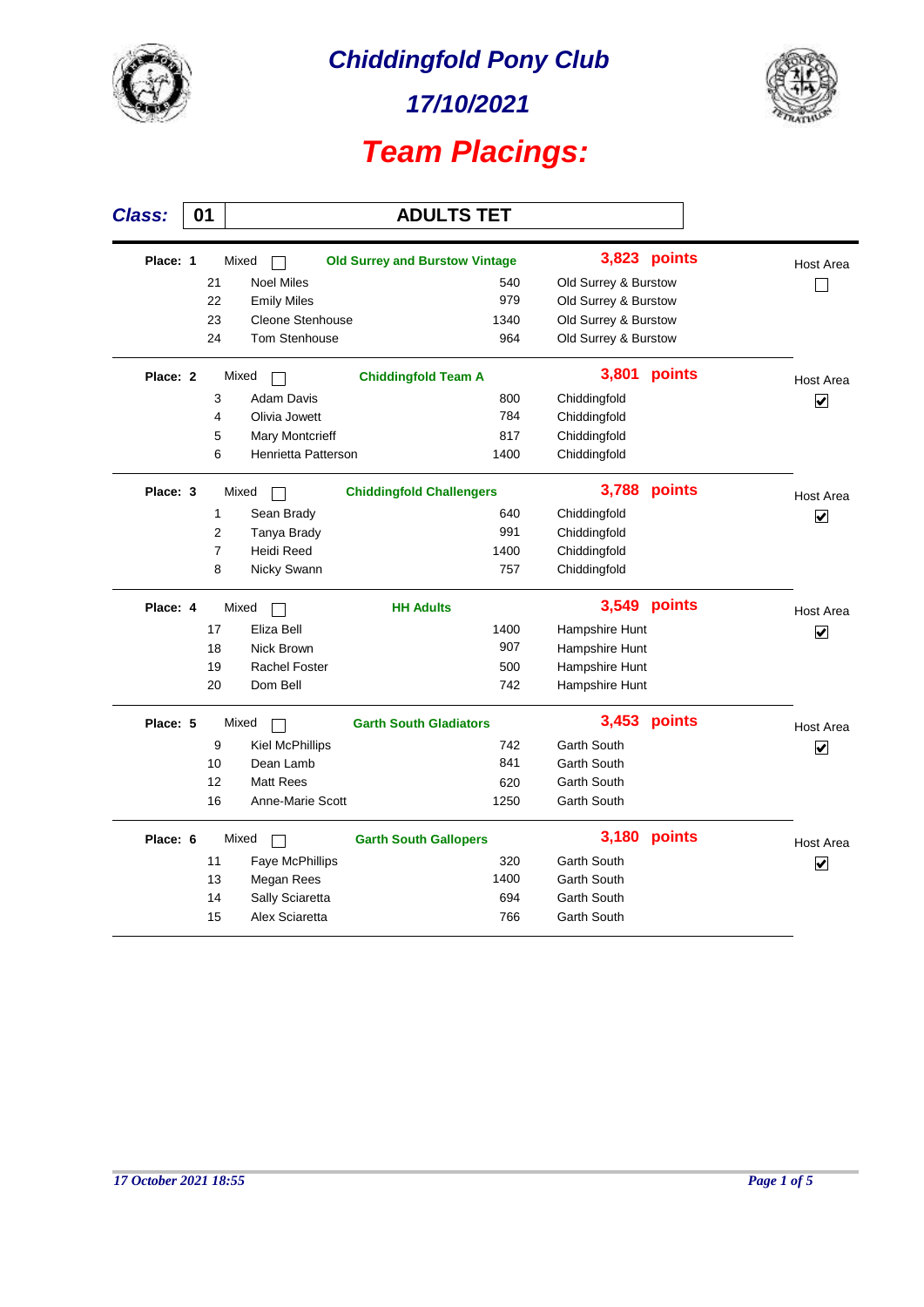

*17/10/2021*



| <b>Class:</b> | 03 |    |                                  | <b>JUNIOR TET (N)</b>  |      |                |        |           |
|---------------|----|----|----------------------------------|------------------------|------|----------------|--------|-----------|
| Place: 1      |    |    | Mixed                            | <b>Vine Juniors</b>    |      | 11,589         | points | Host Area |
|               |    | 47 | Roddy Goodenough                 |                        | 3675 | Vine Pony Club |        | V         |
|               |    | 48 | <b>Clare McGonnell</b>           |                        | 3985 | Vine Pony Club |        |           |
|               |    | 49 | Georgina Wallis                  |                        | 3929 | Vine Pony Club |        |           |
| Place: 1      |    |    | Mixed<br>$\overline{\mathbf{v}}$ | <b>Mixed Juniors B</b> |      | 10,786         | points | Host Area |
|               |    | 50 | <b>Bartholomew Bell</b>          |                        | 3803 | Hampshire Hunt |        |           |
|               |    | 51 | <b>Charlotte Franks</b>          |                        | 2959 | Hampshire Hunt |        |           |
|               |    | 52 | <b>Trinity Clements</b>          |                        | 4024 | Petersfield    |        |           |
| Place: 2      |    |    | Mixed<br>$\blacktriangledown$    | <b>Mixed Juniors A</b> |      | 12,258         | points | Host Area |
|               |    | 40 | Orla Brady                       |                        | 4361 | Chiddingfold   |        |           |
|               |    | 41 | Helena Kitchener                 |                        | 4063 | Mid Surrey     |        |           |
|               |    | 42 | Eloise Bignold-Kyles             |                        | 3568 | New Forest     |        |           |
|               |    | 44 | Taggie Wagstaff                  |                        | 3834 | New Forest     |        |           |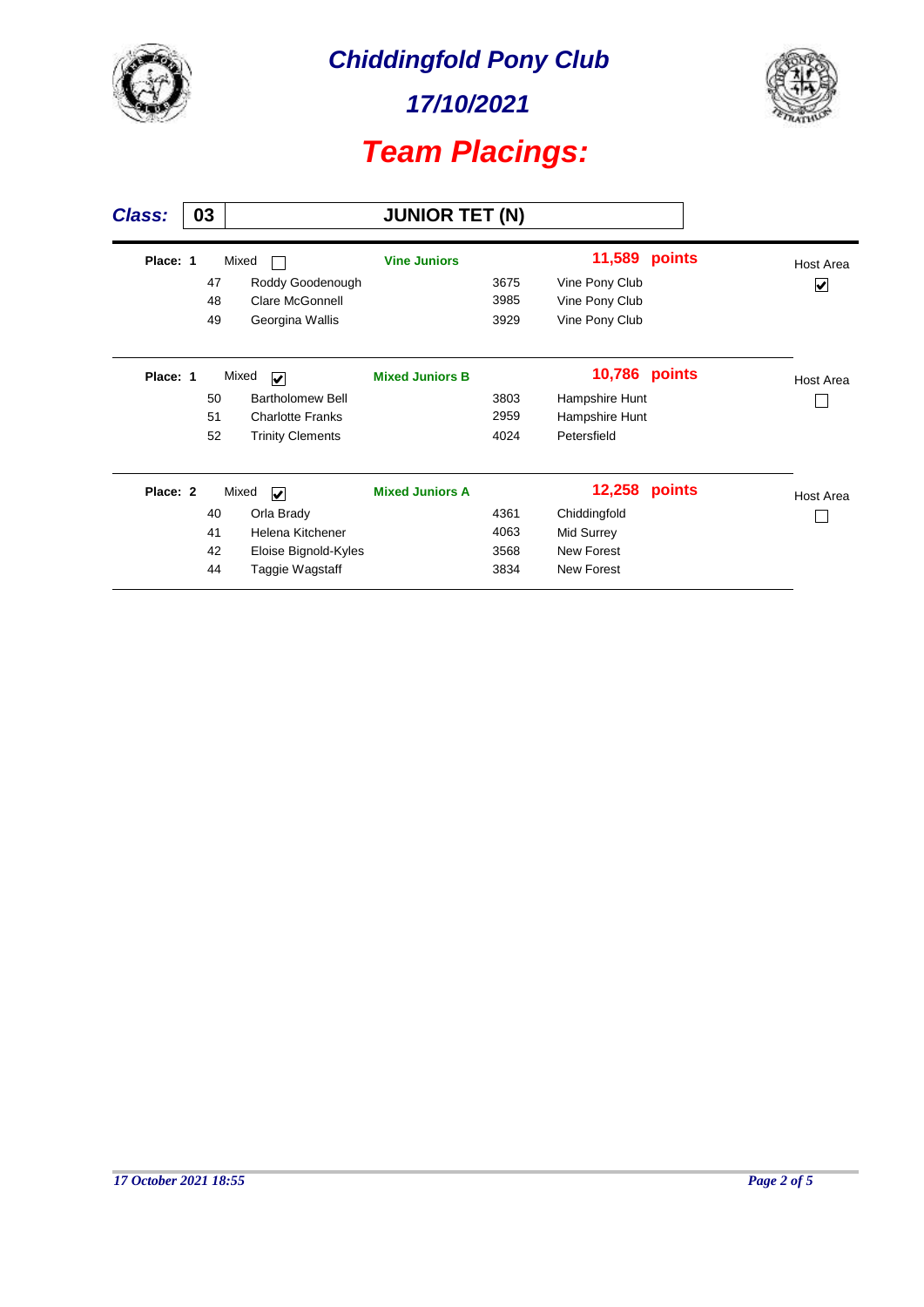

*17/10/2021*



| <b>Class:</b> | 04 |    |                                  | <b>MINI TET (N)</b>         |      |                        |               |                         |
|---------------|----|----|----------------------------------|-----------------------------|------|------------------------|---------------|-------------------------|
| Place: 1      |    |    | Mixed                            | <b>Petersfield Minis</b>    |      |                        | 12,174 points | Host Area               |
|               |    | 61 | <b>Oliver Chant</b>              |                             | 4181 | Petersfield            |               | $\overline{\mathbf{v}}$ |
|               |    | 91 | Amelia Connolly                  |                             | 4067 | Petersfield            |               |                         |
|               |    | 92 | James Cook                       |                             | 3926 | Petersfield            |               |                         |
|               |    | 93 | <b>Isabelle Cook</b>             |                             | 3761 | Petersfield            |               |                         |
| Place: 1      |    |    | Mixed                            | <b>Chiddingfold Minis A</b> |      | 11,575                 | points        | Host Area               |
|               |    | 70 | <b>Alice Mitchell</b>            |                             | 4101 | Chiddingfold           |               | $\boxed{\checkmark}$    |
|               |    | 81 | Emma Harding                     |                             | 3590 | Chiddingfold           |               |                         |
|               |    | 83 | Samuel Lindley                   |                             | 3884 | Chiddingfold           |               |                         |
|               |    | 84 | Harry Paterson                   |                             | 3408 | Chiddingfold           |               |                         |
| Place: 1      |    |    | Mixed                            | <b>NF Minis</b>             |      | 8,730                  | points        | Host Area               |
|               |    | 88 | Imogen Loades                    |                             | 3672 | <b>New Forest</b>      |               |                         |
|               |    | 89 | Sam Mason                        |                             | 4218 | <b>New Forest</b>      |               |                         |
|               |    | 90 | Lucy Schepens                    |                             | 840  | <b>New Forest</b>      |               |                         |
| Place: 2      |    |    | Mixed                            | <b>MS Minis</b>             |      | 10,550                 | points        | Host Area               |
|               |    | 73 | Maya Blunden                     |                             | 3926 | Mid Surrey             |               |                         |
|               |    | 74 | Chloe Burrage                    |                             | 3951 | Mid Surrey             |               |                         |
|               |    | 75 | Jess Cooper                      |                             | 2673 | Mid Surrey             |               |                         |
| Place: 1      |    |    | Mixed<br>$\overline{\mathbf{v}}$ | <b>Mixed Minis A</b>        |      | 10,425                 | points        | Host Area               |
|               |    | 71 | Laura Bilham                     |                             | 3959 | Hampshire Hunt         |               |                         |
|               |    | 72 | Erin Brown                       |                             | 0    | Hampshire Hunt         |               |                         |
|               |    | 86 | Lilly-Mae Scott                  |                             | 3557 | Garth South            |               |                         |
|               |    | 87 | Alice Rosewell                   |                             | 2909 | Hambledon Hunt (North) |               |                         |
| Place: 1      |    |    | Mixed<br>$\overline{\mathbf{v}}$ | <b>Mixed Minis B</b>        |      | 12,641                 | points        | Host Area               |
|               |    | 60 | <b>Oscar Ravenscroft</b>         |                             | 4114 | Hursley                |               |                         |
|               |    | 76 | <b>Molly Wallis</b>              |                             | 4182 | Vine Pony Club         |               |                         |
|               |    | 77 | <b>Constance King</b>            |                             | 4345 | West Hants             |               |                         |
|               |    | 94 | Lucy Wallis                      |                             | 3926 | Vine Pony Club         |               |                         |
| Place: 1      |    |    | Mixed<br>$\overline{\mathbf{v}}$ | <b>Mixed Minis C</b>        |      |                        | 10,149 points | Host Area               |
|               |    | 62 | <b>Bertie Stone</b>              |                             | 3218 | <b>Wilton Hunt</b>     |               |                         |
|               |    | 80 | Amelia Bibby                     |                             | 3323 | Bisley & Sandown Chase |               |                         |
|               |    | 95 | Isabelle Dewey-Bruce             |                             | 3608 | Wokingham              |               |                         |
|               |    | 96 | Emma Donaldson                   |                             | 2670 | Wokingham              |               |                         |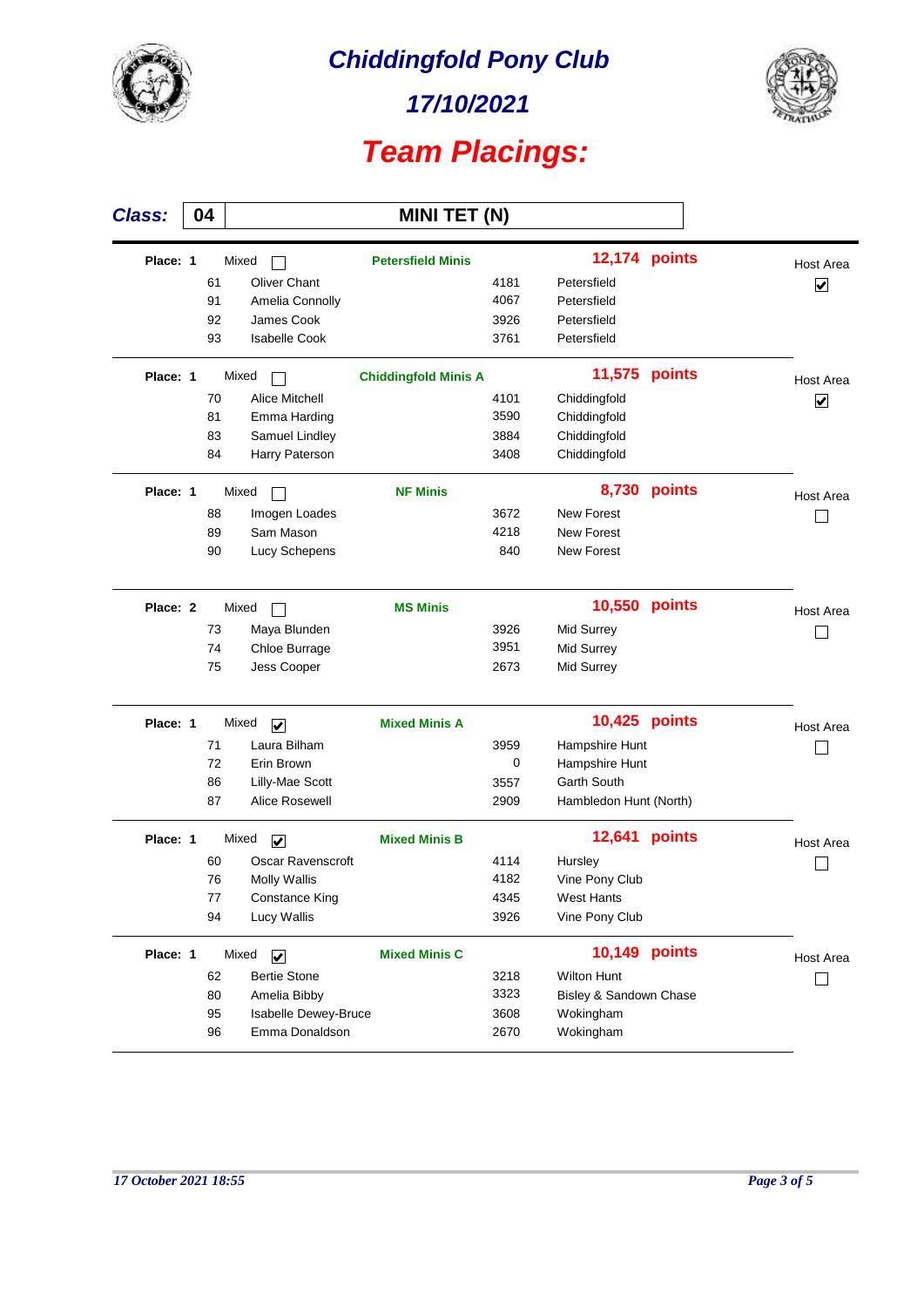

*17/10/2021*



| <b>Class:</b>         | 05         |                                    | <b>TADPOLE TET</b>             |              |                               |        |                      |
|-----------------------|------------|------------------------------------|--------------------------------|--------------|-------------------------------|--------|----------------------|
| Place: 1              |            | Mixed                              | <b>HH Tadpoles</b>             |              | <b>11,687 points</b>          |        | Host Area            |
|                       | 113        | <b>Emily Bilham</b>                |                                | 3631         | Hampshire Hunt                |        | ⊽                    |
|                       | 114        | Amberley Foster                    |                                | 3964         | Hampshire Hunt                |        |                      |
|                       | 115        | Alice Hargreaves                   |                                | 4092         | Hampshire Hunt                |        |                      |
|                       | 139        | Abigail Greasley                   |                                | 3411         | Hampshire Hunt                |        |                      |
| Place: 1              |            | Mixed                              | <b>Chiddingfold Tadpoles B</b> |              | 10,649                        | points | Host Area            |
|                       | 130        | <b>Bethan Brooks</b>               |                                | 3595         | Chiddingfold                  |        | ☑                    |
|                       | 131        | Jack Kirby                         |                                | 3725         | Chiddingfold                  |        |                      |
|                       | 132        | Imogen Millard-Evans               |                                | 3329         | Chiddingfold                  |        |                      |
| Place: 2              |            | Mixed                              | <b>Chiddingfold Tadpoles A</b> |              | 11,575                        | points | Host Area            |
|                       | 110        | <b>Islay Arnott</b>                |                                | 4111         | Chiddingfold                  |        | $\blacktriangledown$ |
|                       | 112        | Sophie Zawoda                      |                                | 3537         | Chiddingfold                  |        |                      |
|                       | 133        | Max Myers                          |                                | 3927         | Chiddingfold                  |        |                      |
| Place: 2              |            | Mixed                              | <b>Chiddingfold Tadpoles C</b> |              | 10,430                        | points | Host Area            |
|                       | 134        | <b>Violet Parker</b>               |                                | 3523         | Chiddingfold                  |        | V                    |
|                       | 135        | Penny Swann                        |                                | 3357         | Chiddingfold                  |        |                      |
|                       | 136        | Sophia Tooth                       |                                | 3550         | Chiddingfold                  |        |                      |
| Place: 1              |            | Mixed<br>$\overline{\mathbf{v}}$   | <b>Mixed Tadpoles A</b>        |              | 10,444                        | points | Host Area            |
|                       | 137        | <b>Finley McPhillips</b>           |                                | 3437         | Garth South                   |        |                      |
|                       | 138        | Isabella Sciaretta                 |                                | 3559         | Garth South                   |        |                      |
|                       | 140        | Sienna Marriott                    |                                | 3297         | Hampshire Hunt                |        |                      |
|                       | 141        | Luke Rosewell                      |                                | 3448         | Hambledon Hunt (North)        |        |                      |
| Place: 1              |            | Mixed<br>$\overline{\mathbf{v}}$   | <b>Mixed Tadpoles B</b>        |              | 11,836                        | points | <b>Host Area</b>     |
|                       | 100        | Harry Plunkett                     |                                | 3969         | Lord Leconfield               |        |                      |
|                       | 116        | Molly Mackew                       |                                | 3635         | Lord Leconfield               |        |                      |
|                       | 117        | Amber Burrage                      |                                | 3754         | Mid Surrey                    |        |                      |
|                       | 118        | Christina Grant                    |                                | 4113         | <b>New Forest</b>             |        |                      |
| Place: 1              |            | Mixed<br>$\overline{\mathbf{v}}$   | <b>Mixed Tadpoles C</b>        |              | 11,671 points                 |        | Host Area            |
|                       | 101        | George Stenhouse                   |                                | 4004         | Old Surrey & Burstow          |        |                      |
|                       | 119        | Victora Slater<br>Jessica Guilbert |                                | 3772         | Royal Artillery<br>New Forest |        |                      |
|                       | 142<br>143 | Mia Frith                          |                                | 3895<br>3433 | Old Surrey & Burstow          |        |                      |
| Place: 2              |            | Mixed<br>$\overline{\mathbf{v}}$   | <b>Mixed Tadpoles D</b>        |              | 11,636 points                 |        | Host Area            |
|                       | 102        | <b>Edward King</b>                 |                                | 4191         | <b>West Hants</b>             |        |                      |
|                       | 103        | Henry Fisher                       |                                | 3790         | <b>Wilton Hunt</b>            |        |                      |
|                       | 120        | <b>Bea Stone</b>                   |                                | 3655         | <b>Wilton Hunt</b>            |        |                      |
|                       | 121        | Isabella Mackay                    |                                | 3594         | Wokingham                     |        |                      |
| 17 October 2021 18:55 |            |                                    |                                |              |                               |        | Page 4 of 5          |